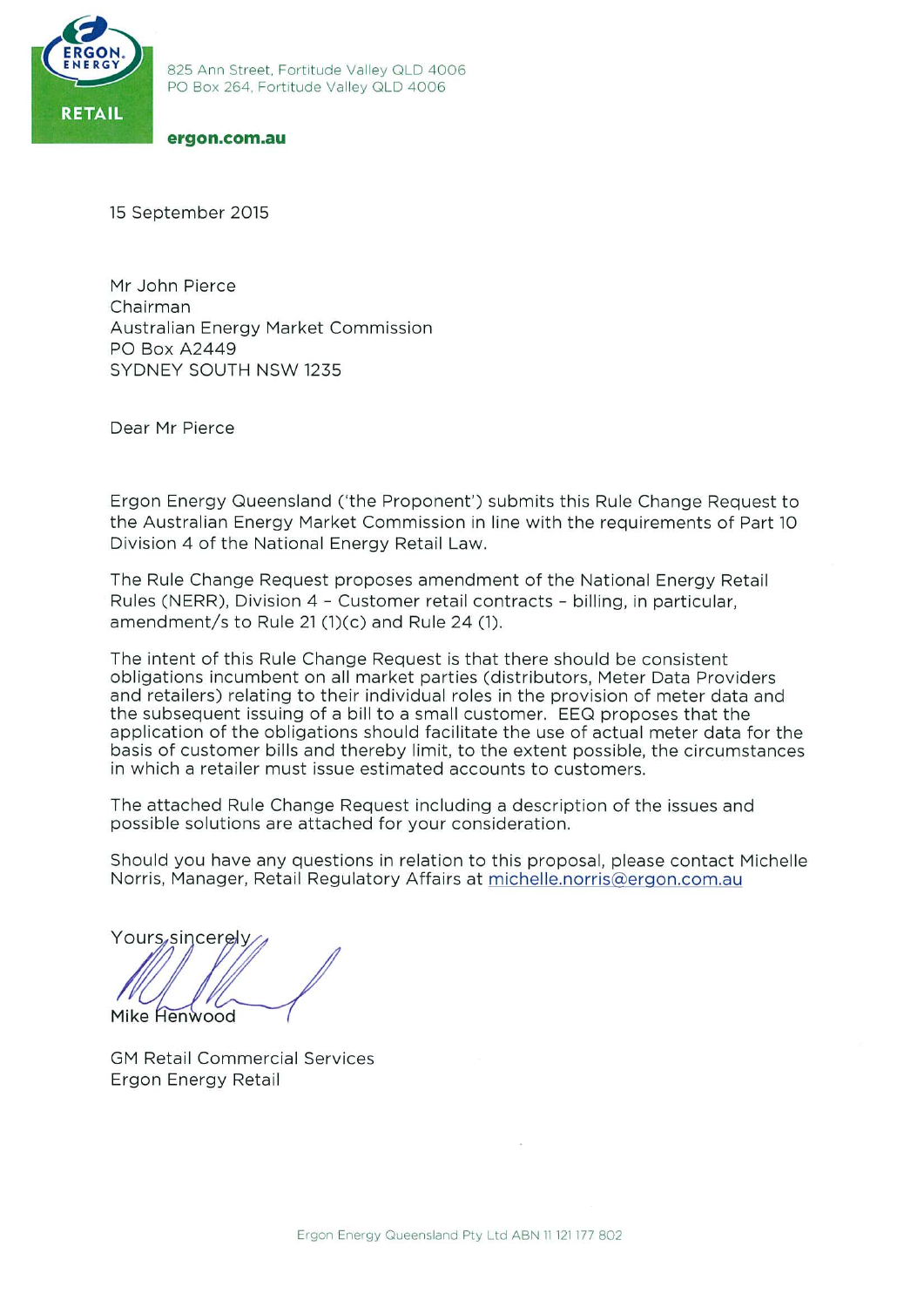

# Aligning the retailer requirement to issue a bill to a small customer every three months with National Metrology Procedures

Rule Change Request proposed by Ergon Energy Queensland

15 September 2015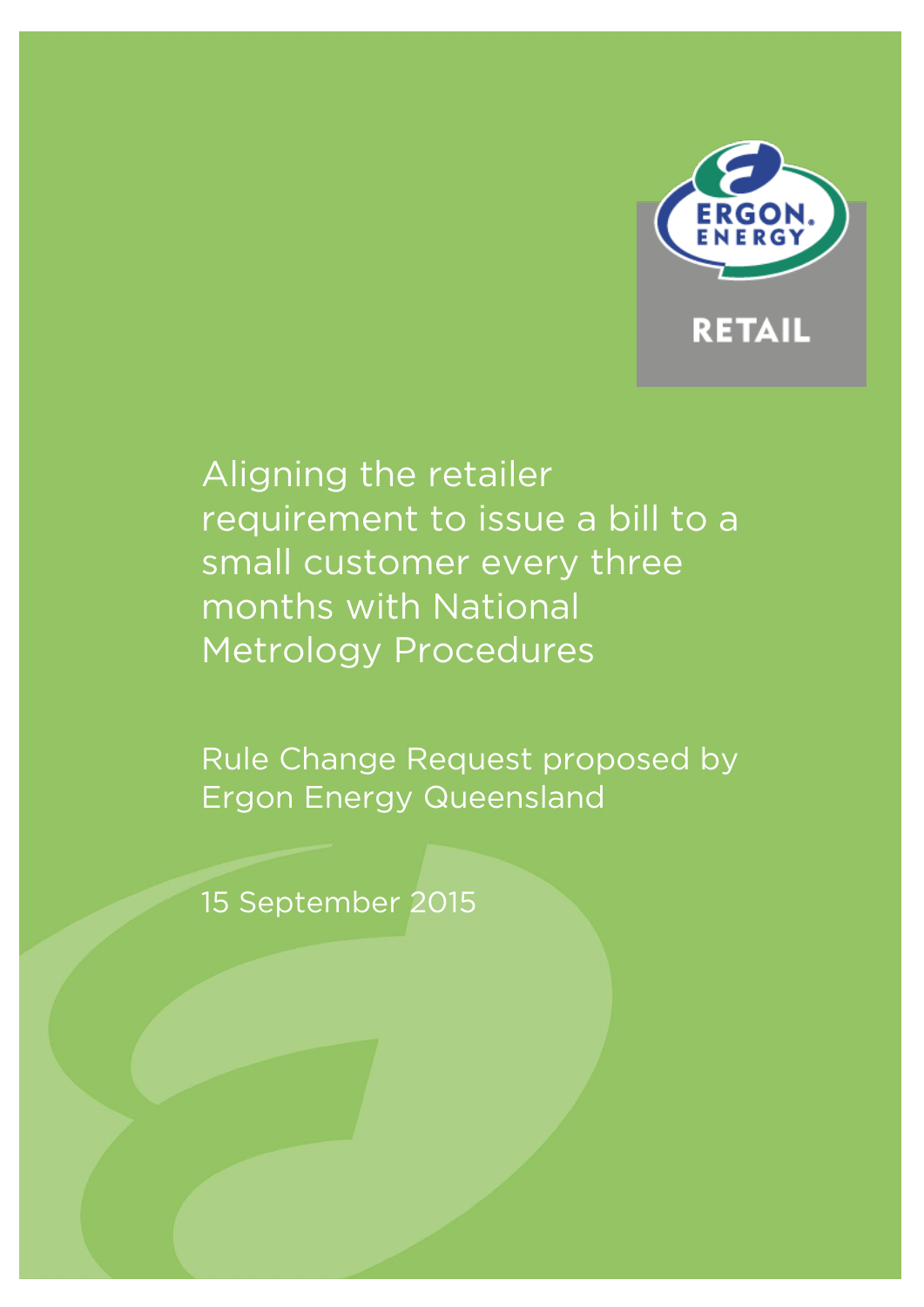

# <span id="page-2-0"></span>**Contents**

| Subject matter of the Rule change request falls within the matters on which the AEMC is permitted to   |
|--------------------------------------------------------------------------------------------------------|
|                                                                                                        |
|                                                                                                        |
|                                                                                                        |
|                                                                                                        |
|                                                                                                        |
|                                                                                                        |
|                                                                                                        |
|                                                                                                        |
| Statement of issue identifying the nature and scope of each problem or issue with the existing Rules   |
| Statement of Issue describing the proposed solution for each issue identified.  13                     |
| Analysis of how the proposed Rule (if made) will contribute or is likely contribute to the achievement |
|                                                                                                        |
|                                                                                                        |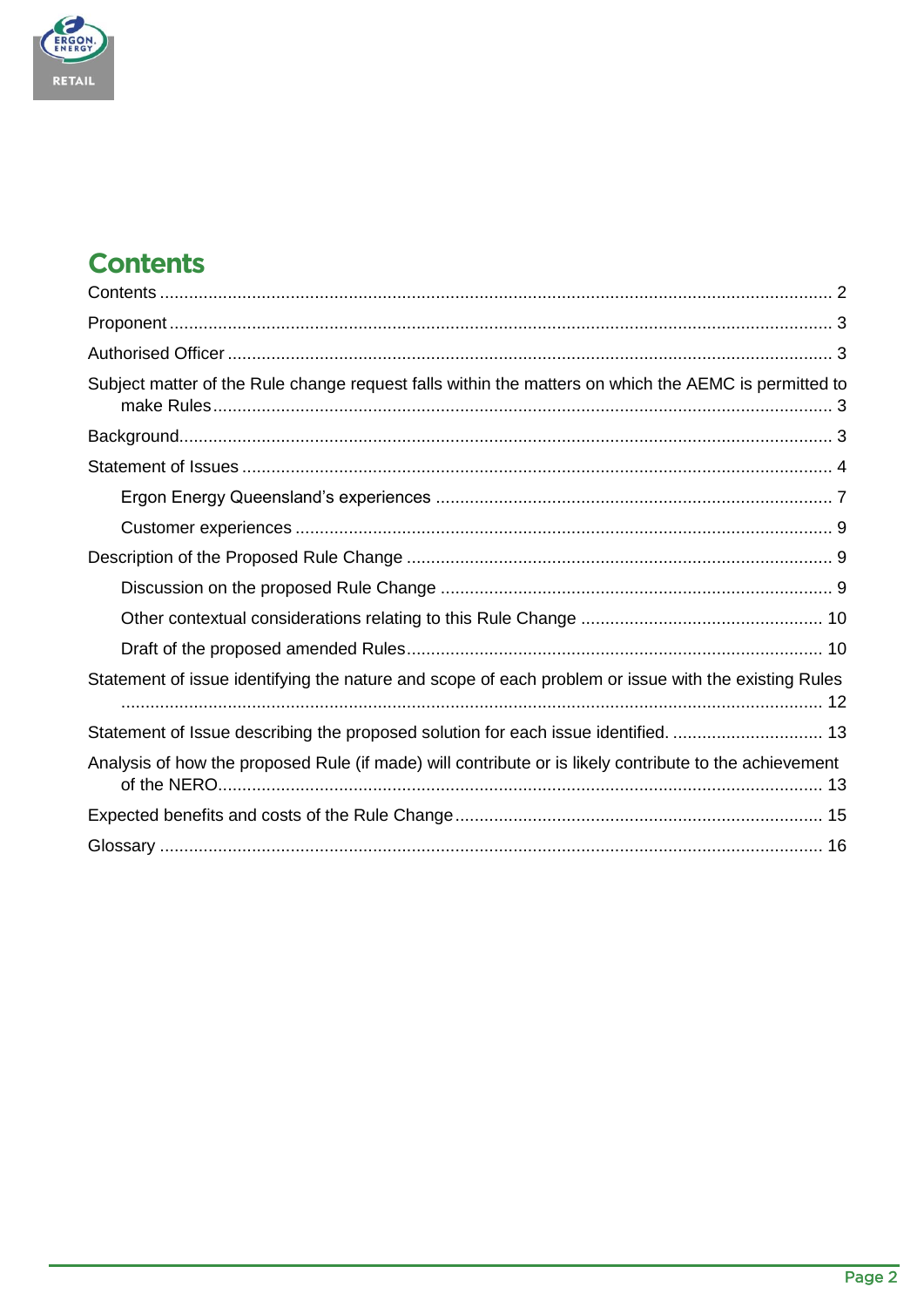

### <span id="page-3-0"></span>**Proponent**

Ergon Energy Queensland Pty Ltd 420 Flinders Street Townsville QLD 4810

PO Box 264 FORTITUDE VALLEY QLD 4006

ABN 11 121 177 802

## <span id="page-3-1"></span>**Authorised Officer**

Ian McLeod Chief Executive

# <span id="page-3-2"></span>**Subject matter of the Rule change request falls within the matters on which the AEMC is permitted to make Rules**

The National Energy Retail Law (NERL) Part 10, Division 4 outlines the procedures that the Australian Energy Market Commission (AEMC) should follow to make or modify Rule.

As such, Ergon Energy Queensland Pty Ltd (EEQ) requests that AEMC modify a Rule.

### <span id="page-3-3"></span>**Background**

Rule 24 (1) of the National Energy Retail Rules (NERR) requires that a retailer must issue a bill to a small customer at least once every three months. Enquiries by EEQ to the Australian Energy Regulator (AER) have established a strict interpretation should be applied that three months is equivalent to no more than 92 days. Whilst this period can be varied under a Market Retail Contract with the explicit informed consent of a customer, EEQ is legislatively prevented from offering Market Retail Contracts to any of its customers under (sections 64(C) and 19(C)(1) and 19(C)(4) of the National Energy Retail Law (Queensland) Act 2014).

The National Metrology Procedures (Service Level Procedure: Section 6.4.1c) requires a Meter Data Provider (MDP) to use reasonable endeavours to ensure that metering data is collected at a frequency which is at least once every three months.

EEQ contends that the if the MDP adheres to its 'reasonable endeavours' obligations and a retailer follows its requirements under the current Metrology Procedures that in many instances, these timelines are inconsistent with Rule 24 to issue a bill to a small customer every three months (92 calendar days). There are also scenarios where actions taken to avoid one breach could result in a separate breach.

The Australian Energy Market Operator (AEMO) conducts six monthly compliance audits on Ergon Energy Corporation Limited (EECL) (EEQ's parent company) relating to its adherence with the National Metrology Procedures. EECL manages the Service Level Agreement (SLA) with the MDP on behalf of EEQ. This SLA states that 98 per cent of meter reads are to be scheduled between 89 and 94 days from the last meter reading, with 98 per cent of meter reads to occur within two business days of the scheduled meter reading date. In developing its SLA, EECL benchmarked its metrics against that of Energex in south-east Queensland and SA Power in South Australia. Its benchmarks are based on real conditions in Ergon Energy's geographical area taking into account isolated networks, self-read and weather related impacts.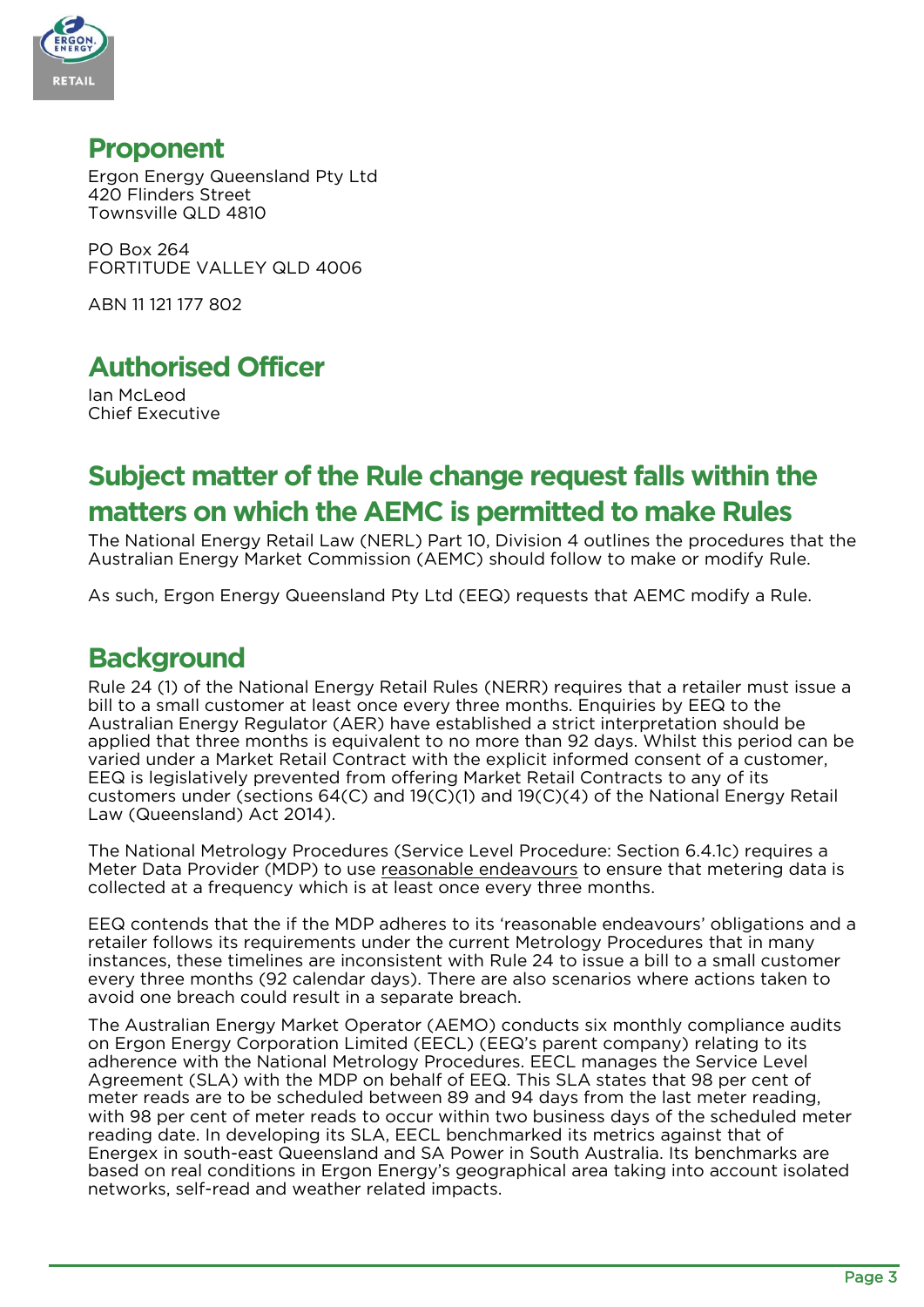

AEMO in its operational reporting and audit processes has not raised any non-compliance concerns relating to EECL meeting its metrology obligations.

Based on EECL's SLA with its MDP and the lack of audit issues identified by AEMO, it has been considered that the timeframes for meter reading that are detailed in the SLA are appropriate (reasonable). EECLs MDP is generally meeting or exceeding its benchmarks.

### <span id="page-4-0"></span>**Statement of Issues**

The intent of this Rule Change Proposal is that there should be consistent obligations incumbent on all market parties (distributors, MDPs and retailers) relating to their individual roles in the provision of meter data and the subsequent issuing of a bill to a small customer. The application of the obligations should facilitate the use of actual meter data for the basis of customer bills and thereby limit, to the extent possible, the circumstances in which a retailer must issue estimated accounts to customers.

To achieve this intent, consideration may be required of the National Metrology Procedures/Meter Data Processes in addition to review of the National Energy Retail Rules (NERR).

Table 1 provides an overview of the current obligations required of market participants by the different legislation, market procedures and the small customer Standard Retail Contract which influence the timing of the issue of a bill to a small customer every three months (or every 92 days as interpreted by the AER).

| <b>Procedural Elements</b><br>(Legislation, National Metrology Procedures, Standard Retail<br>Contract)                                                                                                                                                                       | Obligation                                                                                                                                                                                                                                                                                                                          |
|-------------------------------------------------------------------------------------------------------------------------------------------------------------------------------------------------------------------------------------------------------------------------------|-------------------------------------------------------------------------------------------------------------------------------------------------------------------------------------------------------------------------------------------------------------------------------------------------------------------------------------|
| National Energy Retail Rules - Rule 24<br>Frequency of Bills.                                                                                                                                                                                                                 | A retailer MUST issue a bill to a<br>customer at least every 92 days.                                                                                                                                                                                                                                                               |
| A retailer must issue a bill to small<br>customers at least once every three months<br>- NERR Rule 24 (1).<br>This obligation is specific to small<br>customers and can be varied where the<br>retailer obtains the customers explicit<br>informed consent - NERR Rule 24(2). | Comment - From an operational<br>perspective it is not viable to<br><i>individually contact all EEQ</i><br>customers to obtain their consent<br>to vary the billing cycle. Note: all of<br>EEQ's customers are on Standard<br>Retail Contracts. EEQ is legislatively<br>prevented from offering a Market<br><i>Retail Contract.</i> |

Table 1 Procedural elements impacting meter reading frequency and issuing of bills to small customers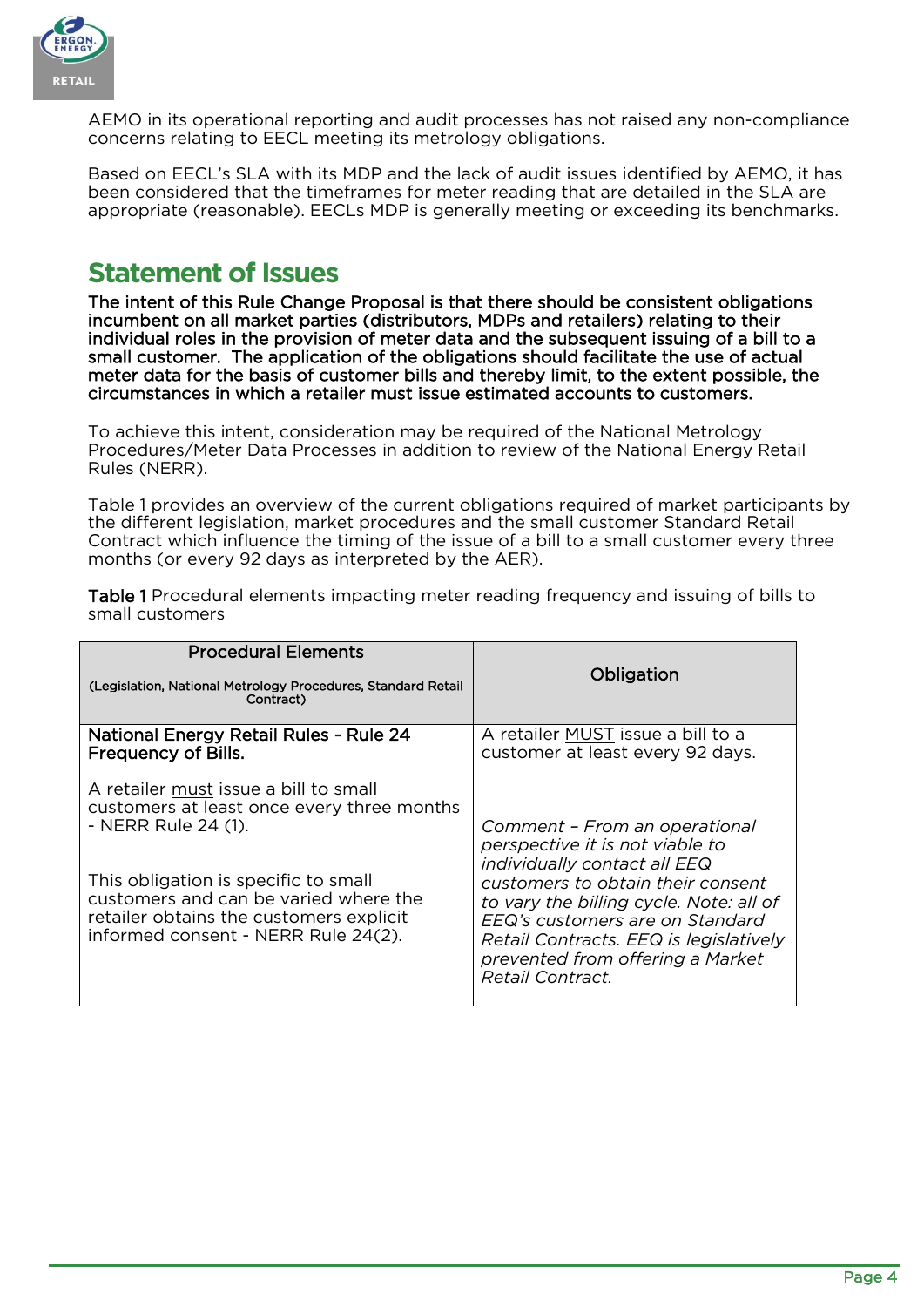

| <b>Procedural Elements</b>                                                                                                                                                                                                                                                                                                                                                                                                                                                 |                                                                                                                                                                                          |
|----------------------------------------------------------------------------------------------------------------------------------------------------------------------------------------------------------------------------------------------------------------------------------------------------------------------------------------------------------------------------------------------------------------------------------------------------------------------------|------------------------------------------------------------------------------------------------------------------------------------------------------------------------------------------|
| (Legislation, National Metrology Procedures, Standard Retail<br>Contract)                                                                                                                                                                                                                                                                                                                                                                                                  | Obligation                                                                                                                                                                               |
| National Energy Retail Rules - Rule 20 Basis<br>for Bills (SRC and MRC).<br>1) A retailer must base a small customer's<br>bill for the customer's consumption of:<br>(a) electricity:<br>(i) on metering data provided for the<br>relevant meter at the customer's premises<br>provided by the responsible person and<br>determined in accordance with the<br>metering rules and rule 21; or<br>(ii) on any other method agreed by the<br>retailer and the small customer. | A retailer must base a small<br>customer's bill (consumption of<br>electricity) based on metering data<br>provided by the MDP determined in<br>accordance with the metering rules.       |
| National Energy Retail Rules - Rule 20(2) -<br><b>Basis for Bills.</b><br>A retailer must use its best endeavours to<br>ensure that actual readings of the meter are<br>carried out as frequently as is required to<br>prepare its bills consistently with the<br>metering rules and in any event at least<br>once every 12 months.                                                                                                                                        | Retailer has a best endeavours<br>obligation to ensure that meter<br>reads are carried out as frequently<br>as required to prepare its bills<br>consistently with the metering<br>rules. |
| <b>AEMO Service Level Procedure - Metering</b><br>Data Provider Services Categories D & C for<br>Metering Installation Types 1, 2, 3, 4, 5, 6 & 7                                                                                                                                                                                                                                                                                                                          | The MDP has a 'reasonable<br>endeavours' obligation to collect<br>data at least every 3 months.                                                                                          |
| 6.4.1 (c) the MDP must use reasonable<br>endeavours to ensure that metering data is<br>collected at a frequency which is at least<br>once every three months.<br>6.4.1 (e) the Metering Data Provider must<br>use reasonable endeavours to ensure that<br>the metering data is collected within two<br>business days prior to or two business days                                                                                                                         | The MDP has a 'window' of 5 days<br>around the scheduled read date to<br>collect metering data.                                                                                          |
| subsequent to the scheduled reading date                                                                                                                                                                                                                                                                                                                                                                                                                                   |                                                                                                                                                                                          |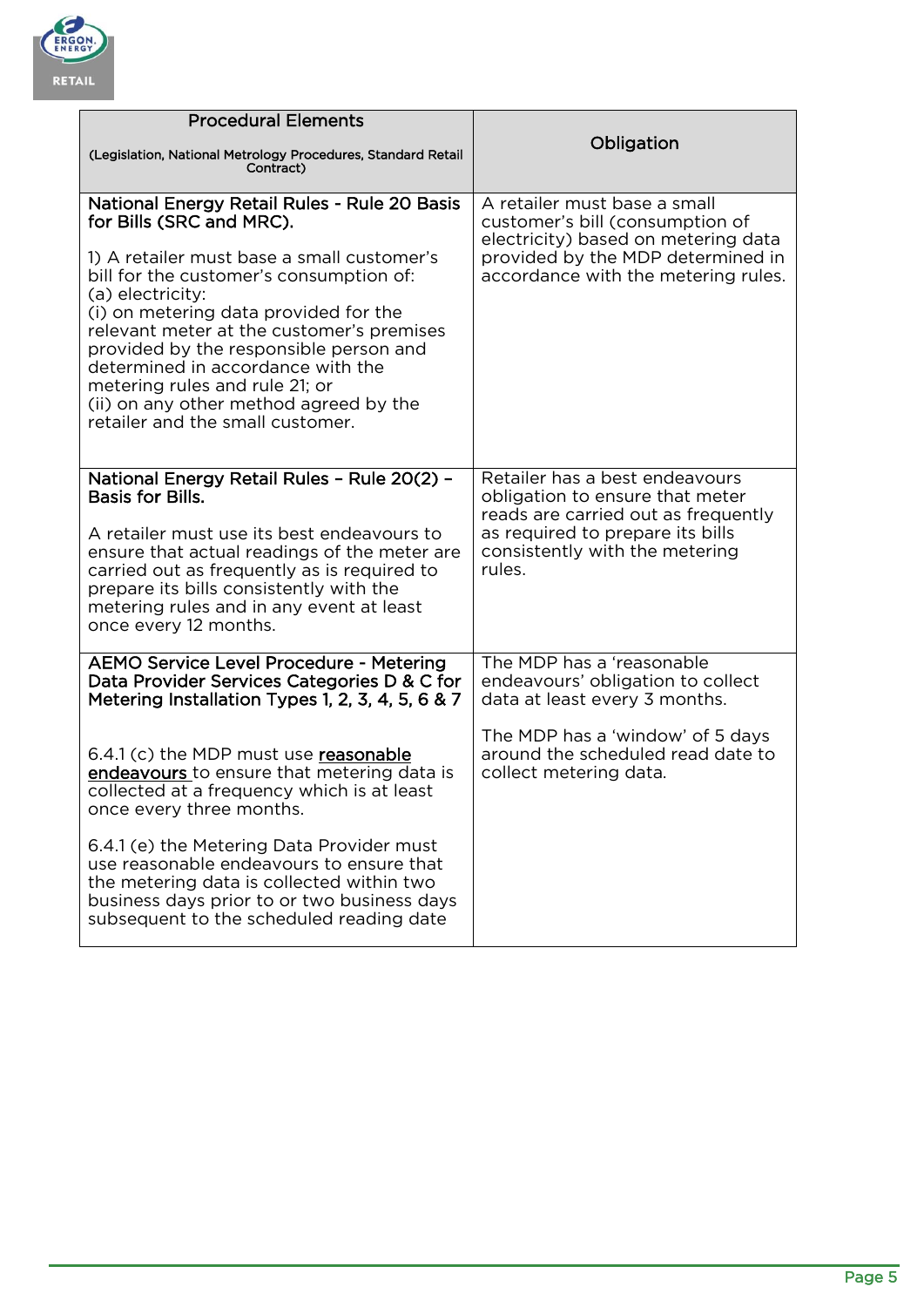

| <b>Procedural Elements</b>                                                                                                    |                                                                                                               |  |
|-------------------------------------------------------------------------------------------------------------------------------|---------------------------------------------------------------------------------------------------------------|--|
| (Legislation, National Metrology Procedures, Standard Retail<br>Contract)                                                     | Obligation                                                                                                    |  |
| <b>B2B Procedure Meter Data Process</b>                                                                                       |                                                                                                               |  |
| Sect.3 Timing Requirements. 3.2.3. Timing<br>Requirement for Provide Meter Data<br>Request.                                   | A retailer is not able to issue a<br>Provide Meter Data Request (for<br>type 5 and 6 metering installations)  |  |
| a. A Participant must not issue a Provide<br>Meter Data Request relating to a scheduled<br>reading event until:               | until the sixth business day<br>following published next scheduled<br>read date.                              |  |
| 1. The Fourth Business Day following the<br>read event for type 1, 2, 3 and 4 Metering<br>Installations;                      | Comment - this process means that<br>EEQ will not receive either actual<br>meter data or an estimate from the |  |
| 2. The Sixth Business Day following the<br>published Next Scheduled Read Date for<br>type 5 and 6 Metering Installations; and | MDP until well beyond the 92 day<br>billing period allowable under the<br>NFRR.                               |  |
| 3. The Seventh Business Day of the calendar<br>month for the previous month's MDFF Data,<br>for type 7 Metering Installations |                                                                                                               |  |
| <b>Standard Retail Contract (small customer)</b>                                                                              | A billing cycle is defined as the                                                                             |  |
| Section 9 - Billing                                                                                                           | regular recurrent period for which<br>you receive a bill from us [a retailer]                                 |  |
| 9.1 General                                                                                                                   |                                                                                                               |  |
| We will send a bill to you as soon as<br>possible after the end of each billing cycle                                         |                                                                                                               |  |

Based on the information presented in Table 1, the conflicting obligations (reasonable endeavours on behalf of the MDP vs a strict requirement for the retailer) around time frames for issue of bills, meter reads, meter data and B2B transactions all impact a retailer's ability to meet the strict timeframes of Rule 24(1). Importantly, the MDP does not have visibility on the billing timelines of retailers, rather only the meter reading scheduling and completion dates. This means that any potential change to the existing rules should take into consideration market participant roles and access to information.

Prior to the introduction in May 2015 of the new Meter Data Process requirements, retailers may have been able to meet the retailer obligations by requesting an estimated meter reading from the MDP by day 90 if it had not received a valid meter reading (noting that we still consider this would have led to a poor customer outcome in most circumstances, compared with waiting a small number of days to base the bill on actual metering data). This approach would also have ensured compliance with Rule 20(1) that, unless otherwise agreed with the customer, a retailer must base a bill on metering data provided for the relevant meter.

However, based on the new Meter Data Processes (AEMO version 2.2, effective May 2015), a request in relation to Type 5 and 6 meters cannot be made until the sixth business day after the meter read was scheduled. Given this process, a retailer will almost certainly be in breach of NERR 24 (1) to issue a bill at least every 92 days.

The only alternative appears to be that a retailer creates its own estimate. Rule 20 requires a retailer to base a small customer's bill for the customer's consumption of electricity on metering data provided for the relevant meter at the customer's premises provided by the responsible person and determined in accordance with the metering rules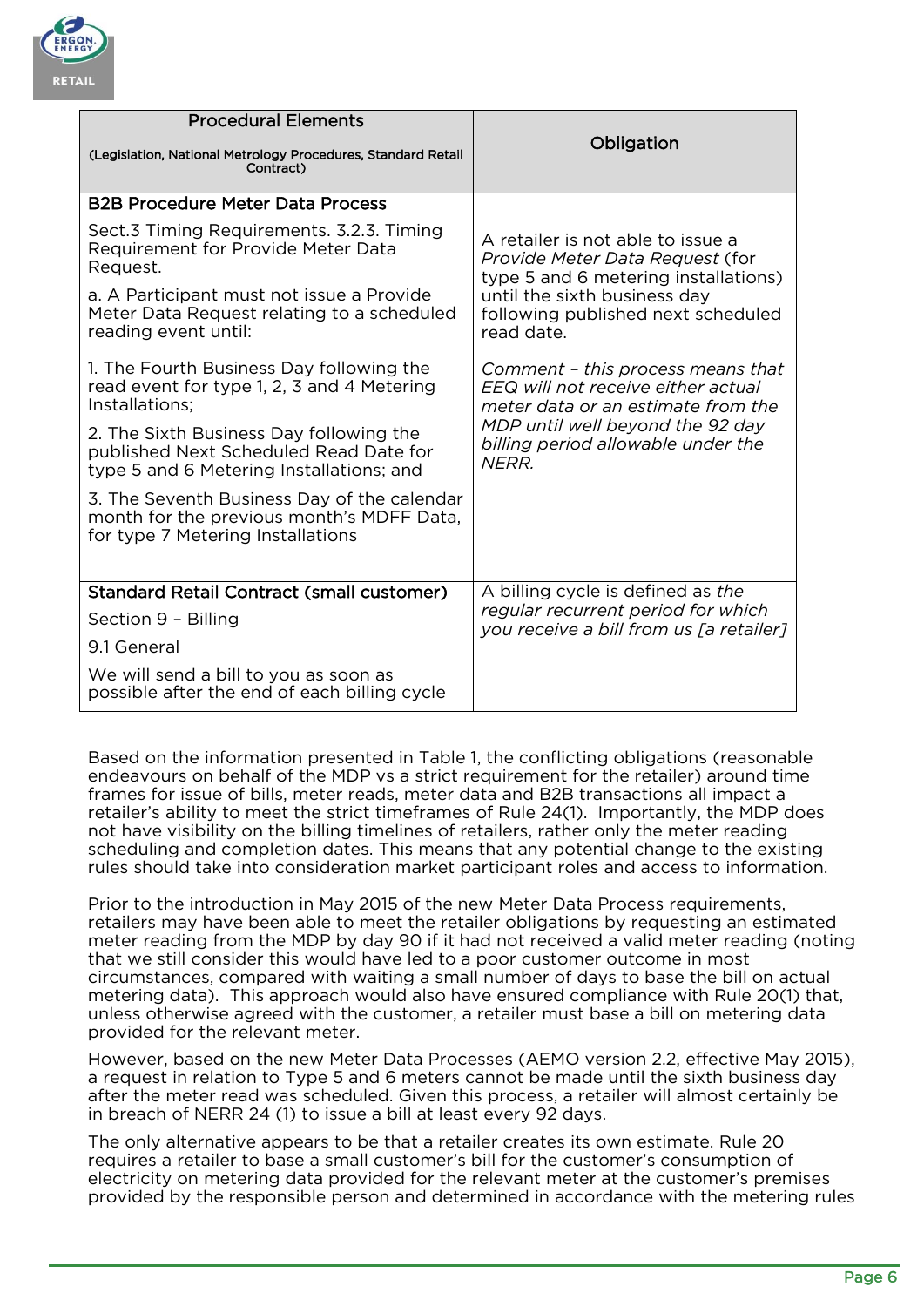

and Rule 21 (unless the customer otherwise agrees). We consider that a retailer generated read does not meet the definition of 'metering data'.

An alternative to consider is Rule 21 which allows estimation of bills, however, a conflict also potentially exists here. If, even though 92 days has passed since the customer was last billed, a retailer can still reasonably expect to receive an actual meter reading, or metering data, from the Responsible Person in accordance with the timeframes within which the Responsible Person (or MDP) is required to comply under the National Metrology Procedures, then a retailer is not able to issue an estimated bill under Rule 21 without customer consent.

The most important consideration in improving the rules is the customer outcome. Based on current experience, EEQ has found that issuing bills based on estimated consumption (unless agreed previously with the customer) generates an increase in the number of customer complaints and subsequent requests for billing adjustments based on actual meter data. Our internal complaints data indicates that estimated bills are one of the most common reasons for a customer complaint.

EEQ is of the view that issuing an increased number of estimated bills to customers in order to comply with the requirements of NERR 24(1) is not aligned with the objectives of the National Energy Retail Objectives (NERO) (section 13 of the NERL) which are to:

#### *promote efficient investment in, and efficient operation and use of, energy services for the long term interests of consumers of energy with respect to— (a) price, quality, safety, reliability and security of supply of energy.*

Section 236 (2)(b) also requires that where relevant, that the AEMC must satisfy itself that the Rule is compatible with the development and application of consumer protections for small customers, including (but not limited to) protections in relation to hardship customers.

As discussed previously in this submission, EEQ believes that this Rule Change as proposed is focussed on a positive customer experience by ensuring that wherever possible customers receive a bill which is based on actual meter data.

In relation to hardship customers, or customers experiencing financial difficulties, retailers are required to offer payment plans to assist customers more actively manage their debt and future electricity costs. This Rule Change as proposed will not disadvantage hardship customers or those experiencing financial hardship.

Importantly, EEQ believes that retailers have the most direct customer relationship and that retailers are best placed to be able to manage customer expectations relating to billing frequency. We believe that this can be achieved by aligning the requirements of all market parties (distributors, MDPs and retailers) relating to their individual roles in the provision of meter data and the subsequent issuing of a bill to a small customer in a practical manner.

### <span id="page-7-0"></span>**Ergon Energy Queensland's experiences**

Until 1 July 2015, retailers in Queensland operated based on obligations and requirements set out in the Electricity Industry Code (the EIC) which was made under the (Queensland) Electricity Act 1994. Whilst the requirements within the EIC generally aligned with those of the NERL and the NERR, there were a small number of areas in which there were differences. The obligation relating to billing for small customers which applied in Queensland prior to 1 July 2015 was:

### *Section 4.9.1 Obligation to bill quarterly*

*(a) A retail entity must use its best endeavours to issue a bill to a small customer at least quarterly.*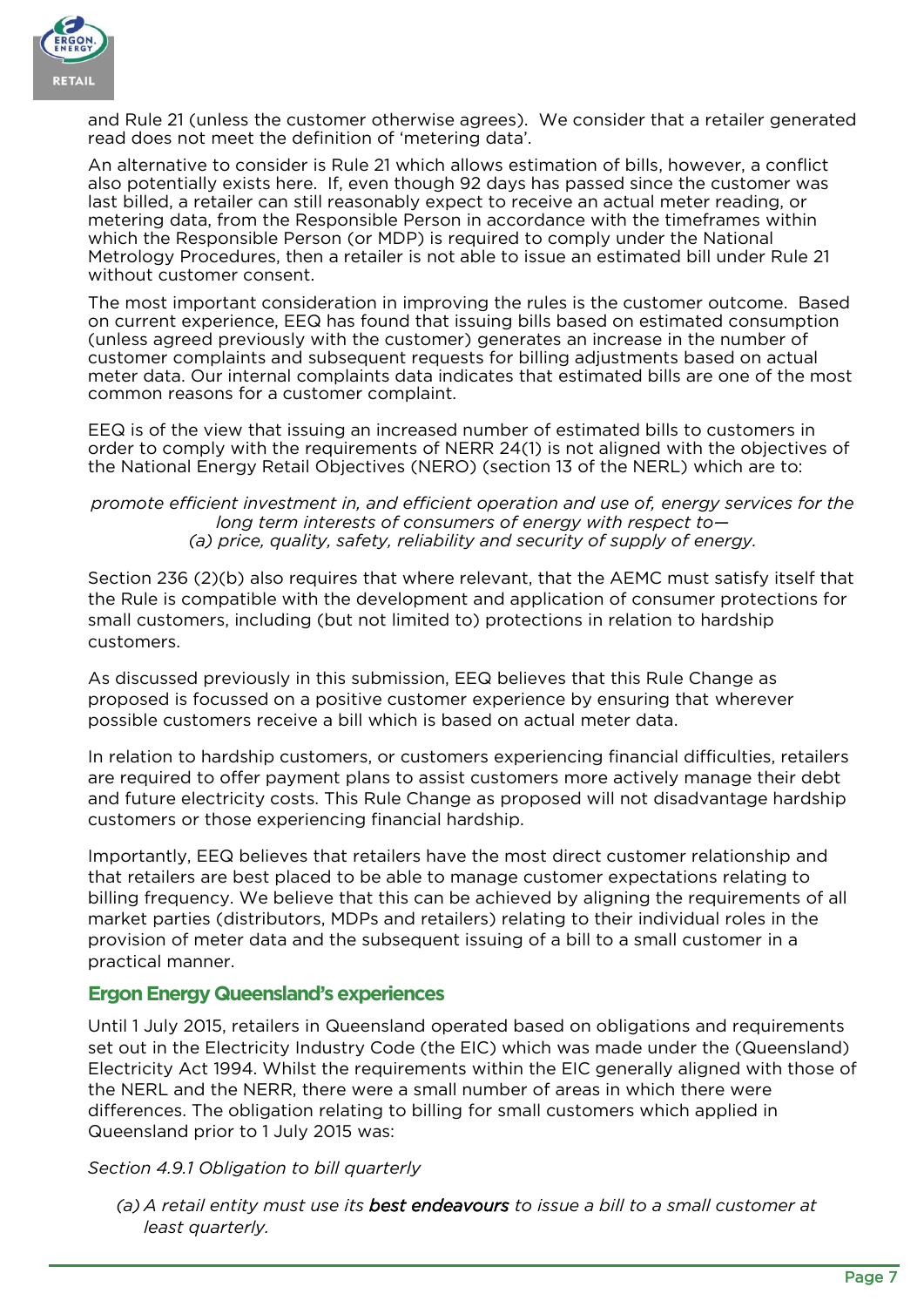

- *(b)Nothing in paragraph (a) will prevent a retail entity from issuing a bill more frequently than quarterly to a business customer.*
- *(c) Nothing in paragraph (a) will prevent a retail entity from issuing a bill more frequently than quarterly to a residential customer where the retail entity has obtained a residential customer's explicit informed consent to issue bills on that basis.*

(Note that these clauses were able to be varied in a negotiated retail contract)

These requirements within the EIC were consistent with the obligation incumbent on the MDP within the AEMO Service Level Procedures (6.4.1) which states that *the MDP must use reasonable endeavours to ensure that metering data is collected at a frequency which is at least once every three months*.

Based on these requirements, EEQ generally waited for valid meter data before issuing a bill to a small customer.

In order to ascertain the potential impact on our residential customers if changes were made the NERR, EEQ undertook analysis to determine the number of days between bills being issued for its residential customers on quarterly billing for the period January – July 2015 (Figure 1). This analysis showed that<sup>1</sup>:

- Approximately 95 per cent of residential bills were issued on day 95 or before;
- By day 100, around 98.8 per cent of residential bills were issued; and
- By day 120 (approximately four months), 99.92 per cent of quarterly issued residential bills had been generated.



Figure 1 – EEQ data January to July 2015 residential billing – days between bill issue

<sup>-</sup>Note that EEQ identifies customers who have not received a bill by around day 98 using an 'unbilled report'. Those customers during the Jan-July 2015 analysis period who had not received a bill by day 120 represent a small proportion of customers for whom EEQ is aware of the circumstances e.g. during the Declared Weather Event of Tropical Cyclone Marcia, EEQ suspended the issuing of bills to customers in the declared zone. This impacted the bill frequency for a small number of customers.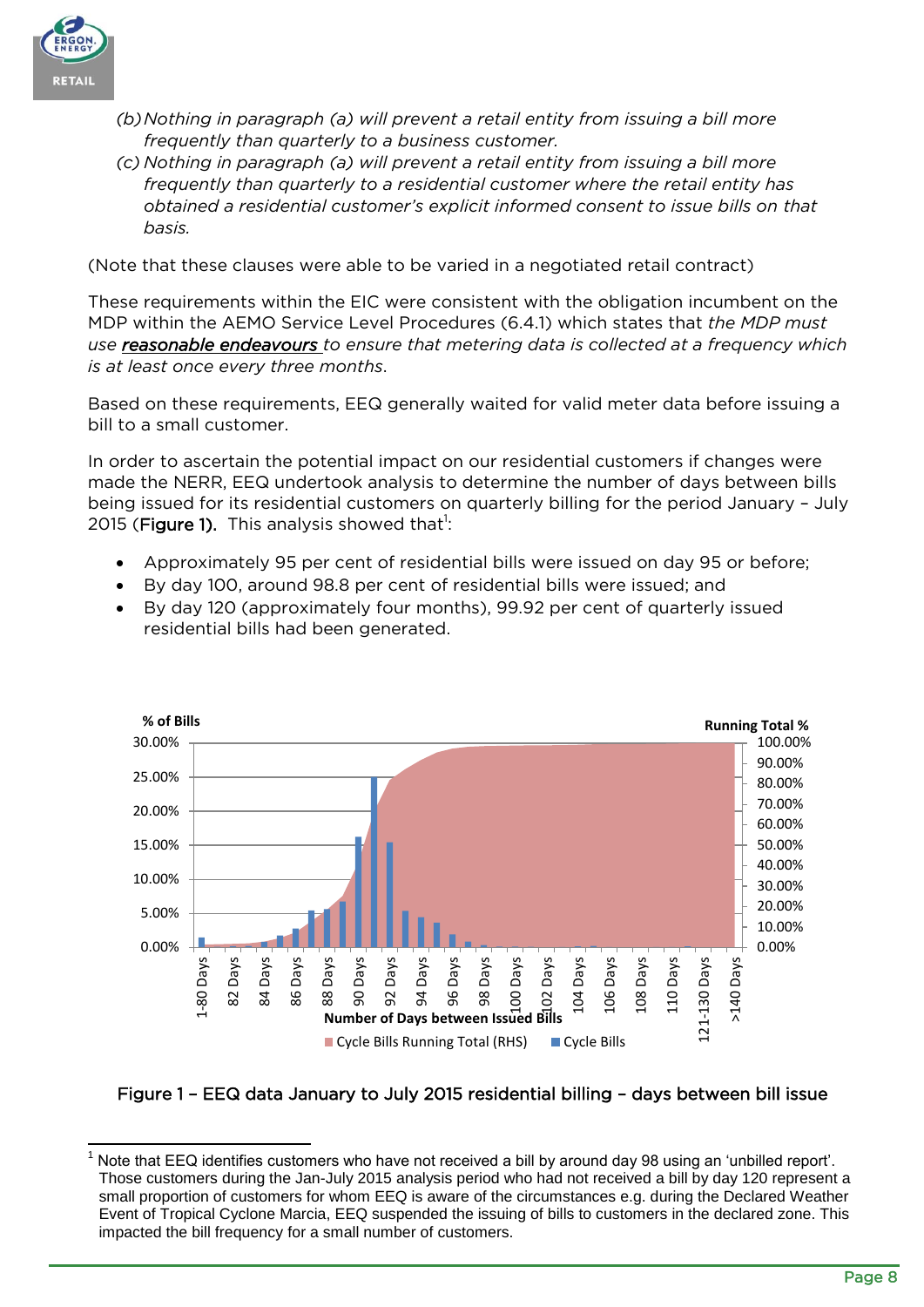

In total, the data represent more than 1.2 million bills for EEQ's residential customers on quarterly billing cycles.

### <span id="page-9-0"></span>**Customer experiences**

It is EEQ's experience that where customers receive an unexpected estimated bill it is more likely to result in a negative customer experience which drives an increase in complaints and requests for re-bills using (actual) meter data. Analysis of EEQ's complaint data shows that *estimated bills* represent approximately 15 per cent of EEQ's total complaints into our business.

EEQ is of the view that the proposed Rule Change will not reduce consumer protections, but rather improve customer experience and confidence in the electricity market by producing bills based on meter data provided by the MDP wherever possible.

A further option to safeguard consumers would be to consider placing a maximum time frame on withholding a customer bill due to lack of meter data. EEQ considers that, based on Metrology Procedures, a maximum timeframe of approximately 120 calendar days, or four months could be considered as part of the Rule change development. This would ensure that customers were still receiving regular bills from their retailer.

# <span id="page-9-1"></span>**Description of the Proposed Rule Change**

This proposed Rule Change seeks to align the obligations of retailers and MDPs and to support the long term interests of electricity consumers.

EEQ believes changes to the two National Energy Retail Rules are needed to ensure consistency within the Rule. In addition, the Rule changes should be linked to National Metrology Procedures and the Meter Data Process. In summary, the Rule changes proposed are as follows:

- Amend Rule 24 (1) and insert the words "use best endeavours to" or "use reasonable endeavours to" into the existing Rule 24(1) and reference the need to use metering data provided by the responsible person in accordance with National Metrology Procedures and Rule 21; and
- Amend the Rules 21(1)(c) to reflect that customer bills should be issued in accordance with the National Metrology Procedures.

Together these changes will deliver a more customer-centric outcome and relieve the current strict interpretation which would require retailers (EEQ) to issue a significant number of estimated accounts to small customer to meet the obligation to issue bills no more than 92 days from the previous bill.

Amendments to the wording of Rules 24 (1) and 21 (1) (c) are provided below.

### <span id="page-9-2"></span>**Discussion on the proposed Rule Change**

EEQ considers that this proposed Rule Change has a number of positive aspects in that the changes proposed:

 Will make the national requirements consistent with the requirements of those of the Electricity Industry Code which was operation prior to the introduction of NECF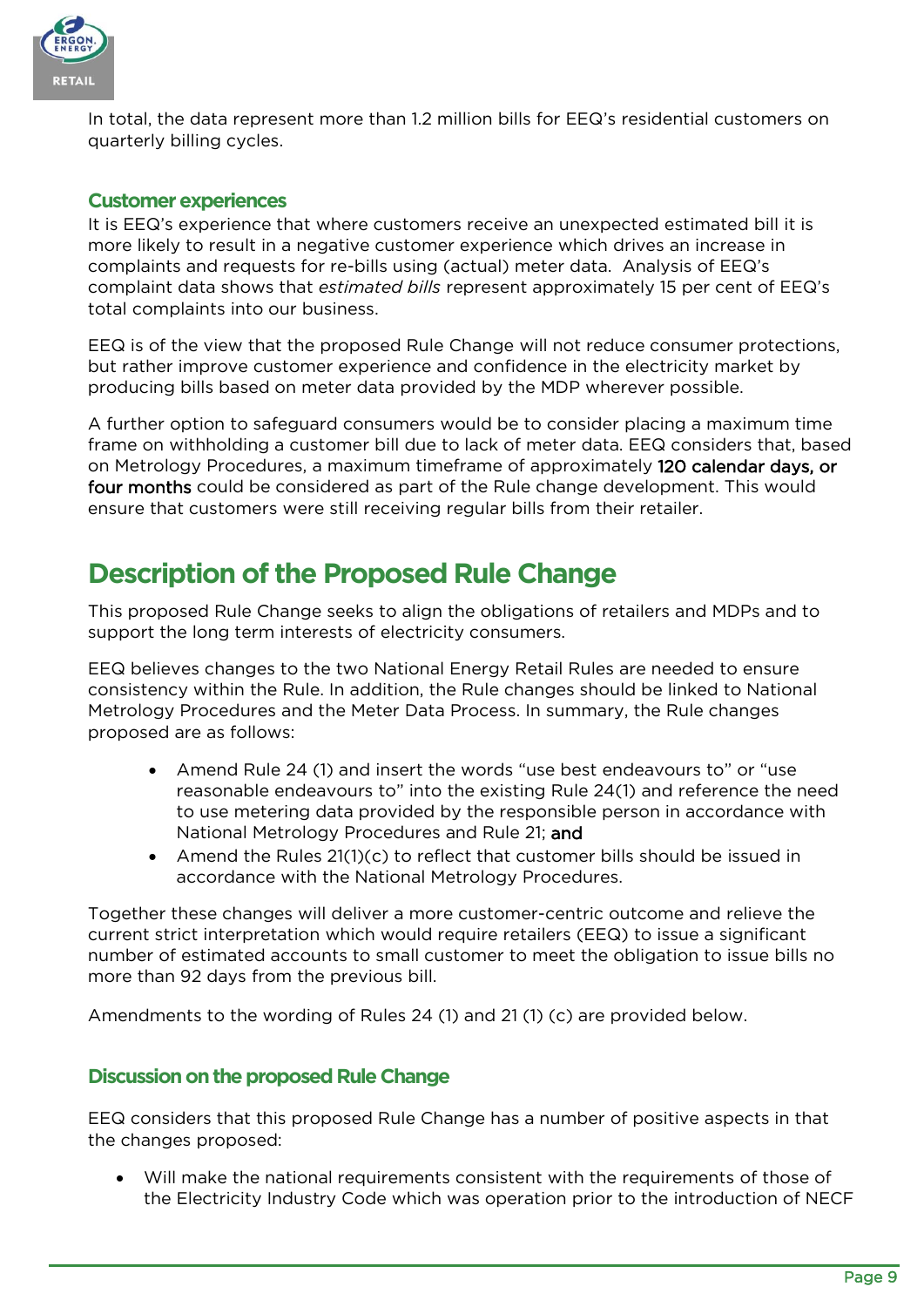

in Queensland on 1 July 2015. These obligations did not deliver adverse outcomes for customers;

- Provides a linkage to National Metrology Procedures and aligns obligations incumbent upon each market participant in accordance with their respective market roles.
- Creates obligations on the parties to which the National Electricity Rules (NER) assigns responsibility for preparing and delivering metering data to a retailer;
- Seeks to improve customer experience by ensuring retailers only create an estimated bill as a last resort, when there has been an issue with the meter reading process and the MDP has been unable to fulfil its obligations;
- Acknowledges that the MDP does not have access to a billing data, but rather the previous scheduled meter read date; and
- Considers the National Metrology Procedures and Meter Data Processes which cater for the worst case scenarios, in the event that an MDP has been unable to read a meter.

As part of the consultation of this Rule Change, consideration could be given to including an obligation that a retailer must issue a bill to a small customer within a set period after the previous bill is issued (but based on National Metrology Procedures rather than a set calendar period). This could provide an additional safeguard for small customers.

A further benefit is that when implemented, these changes mean that retailers will not rely solely on distributors to assist the retailer to meet its obligations (especially if metering competition is adopted from 2017).

Although EEQ is not a gas retailer, it may be reasonable to review Rule 20 (1)(b) relating to the basis upon which gas bills are based during the same consultation process.

### <span id="page-10-0"></span>**Other contextual considerations relating to this Rule Change**

Currently the AEMC is considering a range of Rule changes which originate from the COAG Energy Council's request relating to introducing competition in metering services to apply from 1 December 2017. This Rule Change as proposed is based on the current version of the NERR provisions.

The Rule Change processes which relate to competition in metering are currently under consideration / consultation and as such may impact consideration of specific terminology relating to this Rule Change as proposed.

This proposed Rule will need to be amended to reflect the final outcome and provide consistency with any changes to the NERR that are made as part of the competition in metering Rule Change.

### <span id="page-10-1"></span>**Draft of the proposed amended Rules**

### Rule 24 Frequency of bills (SRC)

(1) A retailer must use its best endeavours to issue bills to a small customer at least once every 3 months using metering data for the relevant meter class at the customer's premises provided by the *responsible person* and determined in accordance with National Metrology Procedures and Rule 21.

**Note:** 

This sub rule is a civil penalty provision for the purposes of the Law. (See the National Regulations, clause 6 and Schedule 1.)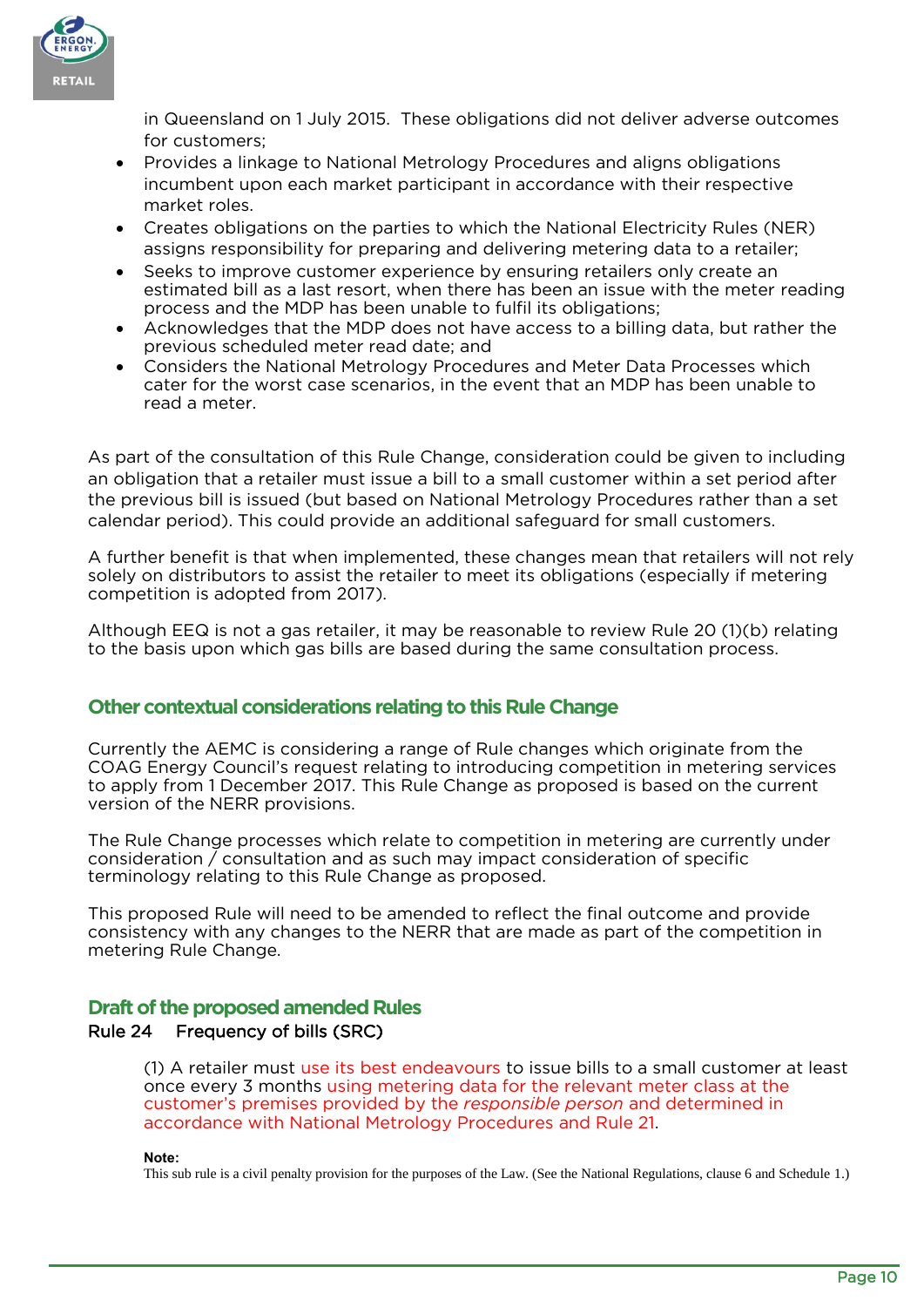

(2) A retailer and a small customer may agree to a billing cycle with a regular recurrent period that differs from the retailer's usual recurrent period where the retailer obtains the explicit informed consent of the small customer.

#### (3) Application of this rule to standard retail contracts.

This rule applies in relation to standard retail contracts.

#### (4) Application of this rule to market retail contracts.

This rule does not apply in relation to market retail contracts.

#### Rule 21 Estimation as basis for bills (SRC and MRC)

- (1) A retailer may base a small customer's bill on an estimation of the customer's consumption of energy where:
	- (a) the customer consents to the use of estimation by the retailer; or
	- (b) the retailer is not able to reasonably or reliably base the bill on an actual *meter* reading; or
	- (c) *metering data* is not provided to the retailer by the *responsible person* in accordance with the requirements to do so under the National Metrology Procedures
	- (2) Where estimations are permitted to be used as the basis for a small customer's bill, the estimations may be based on:
		- (a) the customer's reading of the relevant *meter*; or
		- (b) historical *metering data* for the customer reasonably available to the retailer; or
		- (c) the average usage of energy by a comparable customer over the corresponding period, if there is no historical *metering data* for the customer.
- (3) The retailer must inform the small customer, on the bill, that the bill is based on an estimation.
- (4) Without affecting rule 20 (2), if the retailer has issued the small customer with a bill based on an estimation and the retailer subsequently issues the customer with a bill that is based on an actual *meter* reading or on *metering data*:
	- (a) the retailer must include an adjustment on the later bill to take account of any overcharging of the customer that has occurred; and
	- (b) unless the actual *meter* reading or *metering data* could not be obtained as a result of an act or omission by the customer, the retailer must, if requested to do so by the customer, offer the customer time to pay any undercharged amount by agreed instalments, over a period being no longer than:
		- (i) the period during which an actual *meter* reading or *metering data* was not obtained, where that period is less than 12 months; or
		- (ii) in any other case, 12 months.

#### Note:

This subrule is a civil penalty provision for the purposes of *the Law*. (See the National Regulations, clause 6 and Schedule 1.)

(5) Where an attempt to read the small customer's *meter* is unsuccessful due to an act or omission of the customer, and the customer subsequently requests a retailer to replace an estimated bill with a bill based on an actual *meter* reading,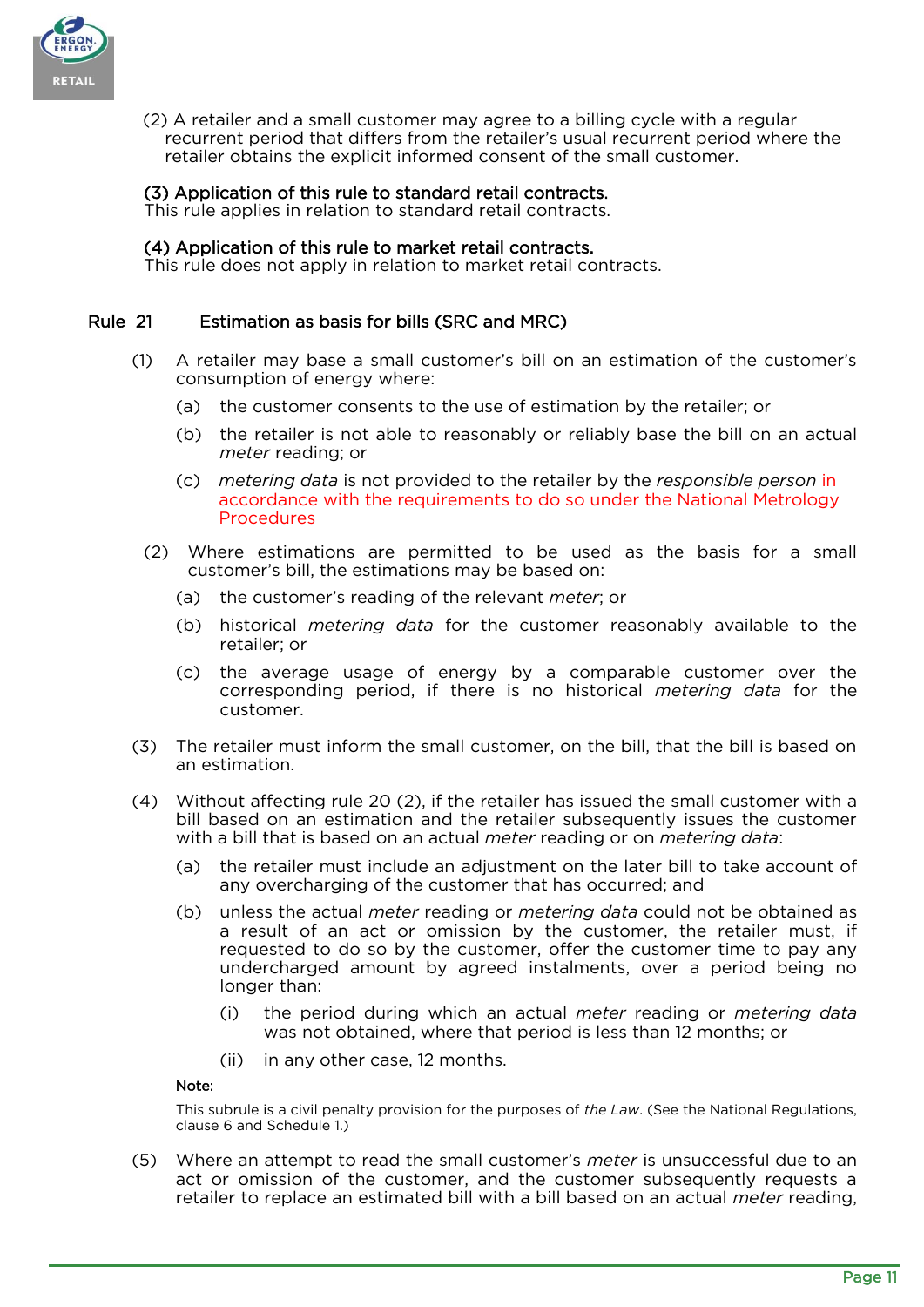

the retailer must comply with that request but may pass through to that small customer any costs it incurs in doing so.

### (6) Application of this rule to standard retail contracts

This rule applies in relation to standard retail contracts.

#### (7) Application of this rule to market retail contracts

This rule applies in relation to market retail contracts (other than prepayment *meter* market retail contracts), but only to the extent (if any) a contract provides for estimation as the basis for the small customer's bill.

## <span id="page-12-0"></span>**Statement of issue identifying the nature and scope of each problem or issue with the existing Rules**

Rule 24(1) places an obligation on retailers to issue a bill every 3 months. AER has provided a strict interpretation to EEQ that three months means no more than 92 days.

The intent of national rules (we believe) is to ensure bills are issued for a predictable period, and where comparable, amount. This allows customers to compare 'like' bills and better manage their budget.

A retailer's ability to issue a bill every 92 days, based on an actual meter read, is reliant on an acceptable meter read being provided by the Responsible Person within 91 days of the issue of the last bill to the customer. This process is impacted by differing time frame obligations for the local retailer, Distribution Network Service Provider, and MDPs and is further impacted by different obligations contained in the NERR, Metering Data Provider Service Level Procedure and the B2B Procedure Meter Data Process. Further the Standard Retail Contract (small customer) also contains a definition of a 'billing cycle', that being a *regular recurrent period for which you receive a bill.*

Part 5 of the National Energy Retail Rules covers the relationship between distributors and retailers. Under NERR 94 (1) "*the distributor and the retailer must give all reasonable assistance to each other, and cooperate with each other, in relation to the performance of their respective obligations and the enforcement of their respective rights in respect of the sale and supply of energy to shared customers under the Law, the Regulations these Rules and the Retail Market Procedures*".

Rule 94 places an obligation on a distributor to assist a retailer however, it does not solve the conflict around a best and/or reasonable endeavours obligation on a distributor or MDP and the strict 92 day obligation on a retailer.

Under Rule 21 of the NERR a retailer may issue a bill based on an estimate if the metering data is not provided to the retailer by the MDP. Therefore under this scenario, if meter reading data is not received by day 91, the retailer would need to automatically issue a bill based on an estimate calculated by the retailer. Whilst this process could be used to meet the strict 92 days obligation, it is considered to be a poor alternative for the customer, and is potentially in conflict with Rule 21 as described above.

Historically estimated bills have caused customer confusion and resulted in an increase of customer complaints.

This proposal will allow a retailer to use 'best endeavours' to issue a bill to a customer at least every three months, or place a requirement on the retailer to issue a bill to a small customer in accordance with the requirements in the National Metrology Procedures. Further, the proposed changes will:

- 1. Align retailer obligations to those of distribution entities;
- 2. Align retailer obligations to those of MDPs;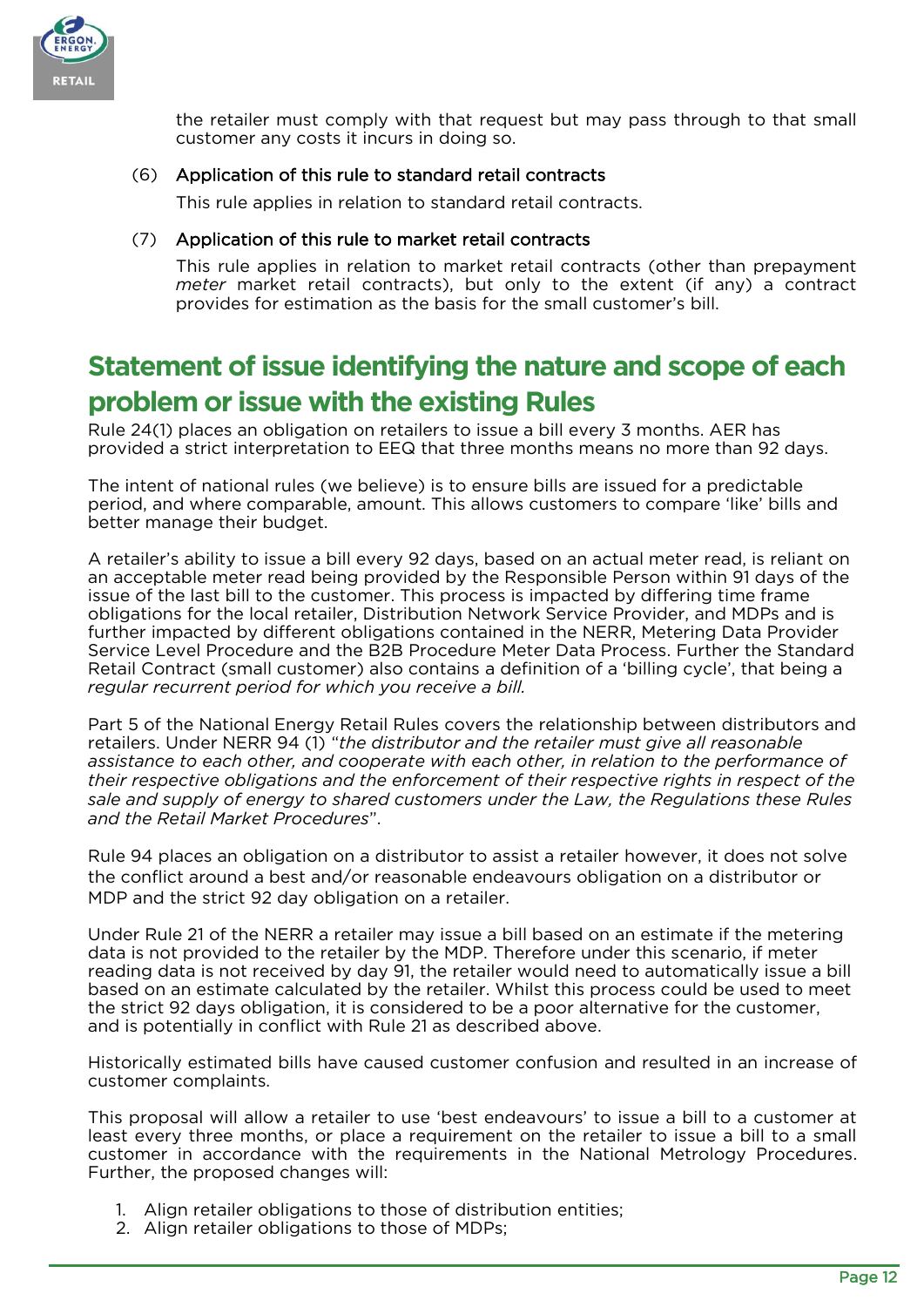

- 3. Avoid the need for a retailer to issue a significant number of estimated bills in order to comply with the Rules;
- 4. Improve the accuracy and timeliness of the energy settlement process;
- 5. Reduce customer confusion and complaints caused by estimated bills;
- 6. Not subject customers to further price increases due to the need to undertake more frequent meter reading or issue multiple bills; and
- 7. Provide a better customer experience by sending bills based on actual meter data validly received from the MDP, and not bills estimated by a retailer.

# <span id="page-13-0"></span>**Statement of Issue describing the proposed solution for each issue identified.**

The Proposed Rule Changes would remove the strict obligation on retailers to issue a bill to a customer at least every 92 days.

EEQs current Meter Reading SLA targets 100 per cent of Meter Reading Blocks being scheduled between 87 and 96 days (of these 98 per cent are targeted to occur within 89 to 94 days.) Additionally, 98 per cent of meters are targeted to be read within two business days of the scheduled reading date. Advice we have is that this is consistent with service level agreements of other retailers and metering data timeframes.

Consistent with the Meter Reading SLA EEQ internal analysis shows that allowing a reasonable period beyond 92 days would see a significant improvement in the number of bills issued based on an actual read. Of the bills exceeding 92 days for the sample period, 99.92 per cent of bills were issued by calendar day 120.

EEQ is of the view that a reasonable period beyond three months to allow a customer to be billed based on an actual read is considered a better customer outcome and is likely to reduce potential customer confusion, customer billing complaints, call volumes, call response times and retail operating costs.

A significant improvement on the number of bills being issued based on an actual meter read will also improve the accuracy of the settlement of consumption volumes through the National Electricity Market (NEM).

# <span id="page-13-1"></span>**Analysis of how the proposed Rule (if made) will contribute or is likely contribute to the achievement of the NERO**

The objectives of the NERO are focussed on the efficient investment, operation and use of energy services in the long term interests of consumers with respect to price, quality, safety, reliability and security of supply.

In particular, this proposal to make changes to remove the inconsistency between Rules 21 and 24 (1) and the National Metrology Procedures is considered by EEQ to be both a prudent and efficient mechanism from the perspective of customers.

Alternatives to the proposed Rule are discussed below.

#### Increase in meter reading frequency

The alternative to the proposed Rule Change is likely to be an increase in the frequency of metering reading in order to meet more stringent time frames where metering data is available for the purpose of producing a bill based on an actual meter read. Any requirement to increase the meter reading frequency for Type 5 and 6 meters will result in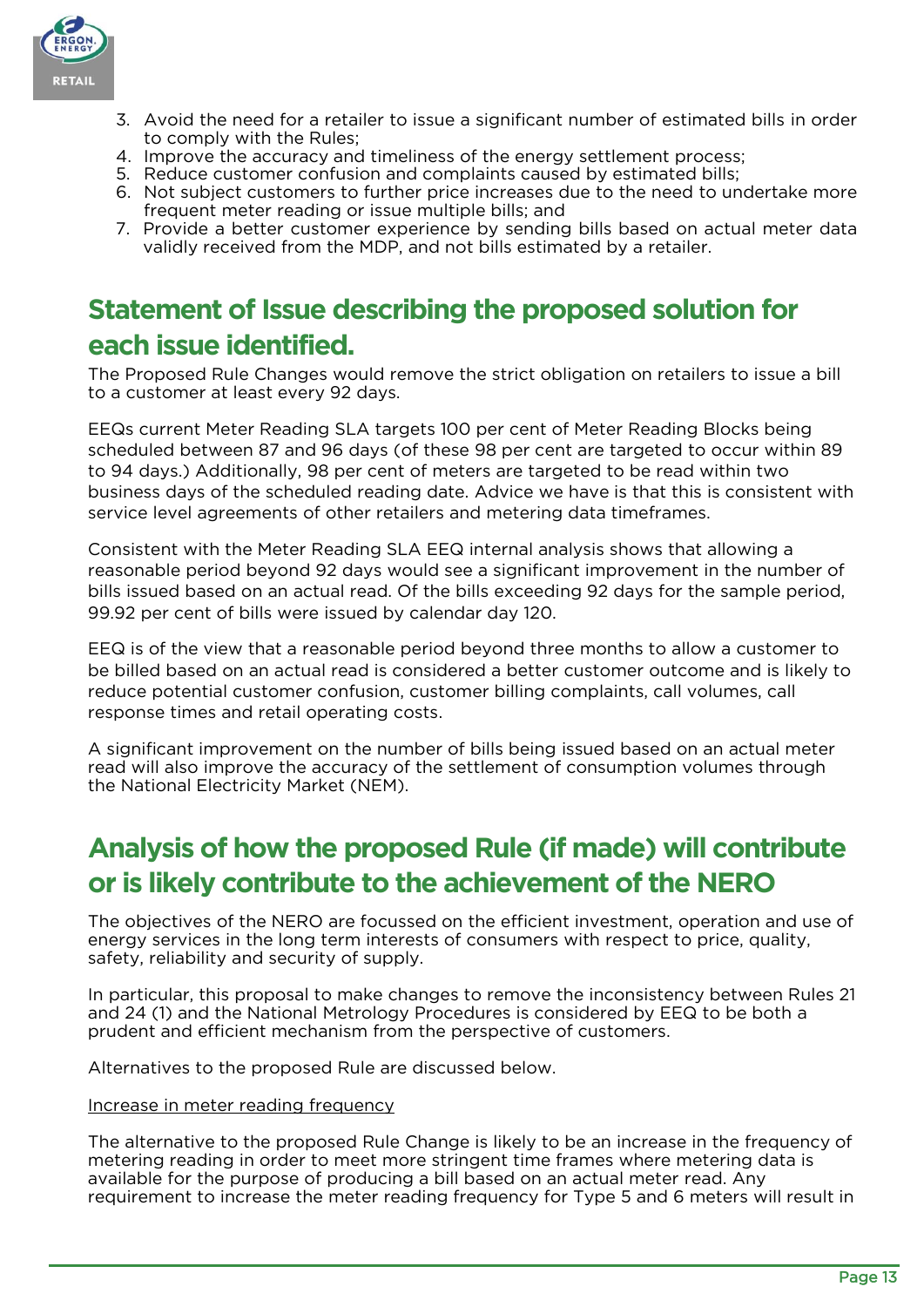

an increase in costs for the sector, which ultimately will need to flow through to customers as higher costs.

Given the significant increase in network costs which has been passed through to (small) customers over the past decade, it is unlikely that consumer representative groups would respond positively to any proposal to increase the frequency of meter reading where the costs will flow through to customers (including vulnerable customer groups).

#### Increase in estimated bills

The alternative to an increase in physical meter reads in order to meet the existing requirements of the Rules would be to issue a greater number of customer bills based on estimates. As previously discussed, estimated bills where customers are not expecting them are a strong source of complaints for EEQ. This approach is likely to represent a significant risk for EEQ of increasing customer dissatisfaction which may flow through to other areas of the business.

Given one of the purposes of NECF is to improve the customer experience, a requirement which necessarily leads to a significant increase in the issue of bills to customers based on estimated reads is considered to be inconsistent with this objective.

EEQ is of the view that issuing an increased number of estimated bills to customers in order to comply with the requirements of NERR 24(1) is not aligned with the objectives of the National Energy Retail Objectives (NERO) (section 13 of the NERL) which are to:

#### *promote efficient investment in, and efficient operation and use of, energy services for the long term interests of consumers of energy with respect to— (a) price, quality, safety, reliability and security of supply of energy.*

There is also the potential for state-based Energy and Water Ombudsman services to receive an increase in calls resulting from customer dissatisfaction and confusion generated by larger numbers of estimated bills (noting that it may not result in an increase in the number of investigations required). The Rule Change as proposed would reduce the likelihood of this occurring.

#### Competition in metering impacts

Although the COAG Energy Council has indicated that all meters installed at customer premises by 1 December 2017 will need to be capable of being upgraded to remotely read metering, it will take considerable time to deploy compliant metering to all metering stock currently in existing premises.

This effectively means that the proposed Rule Change will be in effect for several years for a large number of small customers in most states (with the exception of Victoria where smart meters have been rolled out to all customers).

As previously noted, this proposed Rule will need to be amended to be consistent with any changes to the NERR that are made as part of the competition in metering Rule Change.

#### Consumer protections

Section 236 (2)(b) requires that where relevant, that the AEMC must satisfy itself that the Rule is compatible with the development and application of consumer protections for small customers, including (but not limited to) protections relation to hardship customers.

As discussed previously in this submission, EEQ believes that this Rule Change as proposed is focussed on delivering a positive customer experience by ensuring that wherever possible customers receive a bill which is based on actual meter data.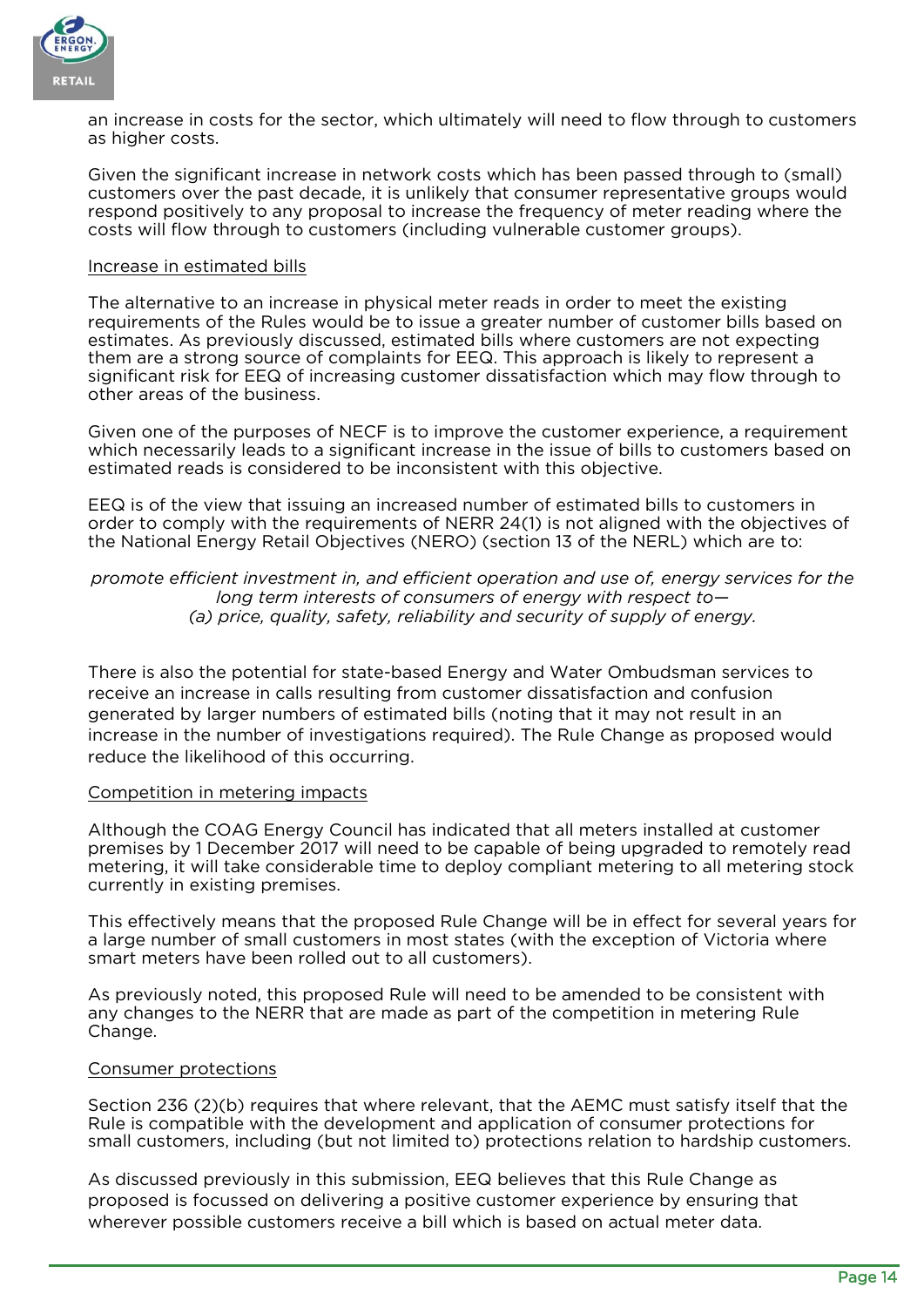

With respect to hardship customers, or customers experiencing financial difficulties, retailers are required to offer payment plans to assist customers to more actively manage their debt and future electricity costs. This Rule Change as proposed will not disadvantage hardship customers or those experiencing financial hardship.

#### Summary of conclusions

EEQ believes that the intent of NERR Rule 24 (1) is to ensure bills are issued for a predictable period, and where comparable, a similar amount. This allows customers to compare 'like' bills and better manage their budget.

Importantly, EEQ believes that retailers have the most direct customer relationship and that retailers are best placed to be able to manage customer expectations relating to billing frequency. We believe that this Rule Change can assist in achieving these expectations by aligning the requirements of all market parties (distributors, MDPs and retailers) to their individual roles in the provision of meter data and the subsequent issuing of a bill to a small customer in a practical manner.

# <span id="page-15-0"></span>**Expected benefits and costs of the Rule Change**

The proposed approach to allow a bill to be based on an actual meter read is expected to have a beneficial impact on a customer. Consumer benefits are anticipated to include a reduction in:

- The likelihood of 'bill shock' for customers receiving a larger number of estimated bills; and
- Customer confusion generated by estimated bills, followed by either the issue of a replacement bill a short time later based on an actual meter reading, or a billing adjustment in the subsequent customer bill.

Issuing a significant number of retailer-generated estimated bills also has the potential to expose a retailer to increased cash flow and volume risks because of differences between the consumption volumes billed to customers which may vary to that settled through the National Electricity Market (NEM). This is particularly important if there are a significant volume of customers for whom the meter reading period is greater than 92 days. A short delay for receipt of an actual read would allow retailers to better manage cash flow and ensure accurate settlement of energy consumption in the NEM.

Change to Rule 24 (1) is not expected to have an impact on a Network Distribution or Metering Data Provider businesses.

Based on the information provided, this Rule Change proposal is likely to be cost neutral for a retailer when compared with current approaches, and represents a significant saving on other options including increasing the frequency of meter reads.

Additionally, the proposed approach is also designed not to result in an erosion of consumer confidence in the electricity sector which is a potential outcome of increases to billing estimations.